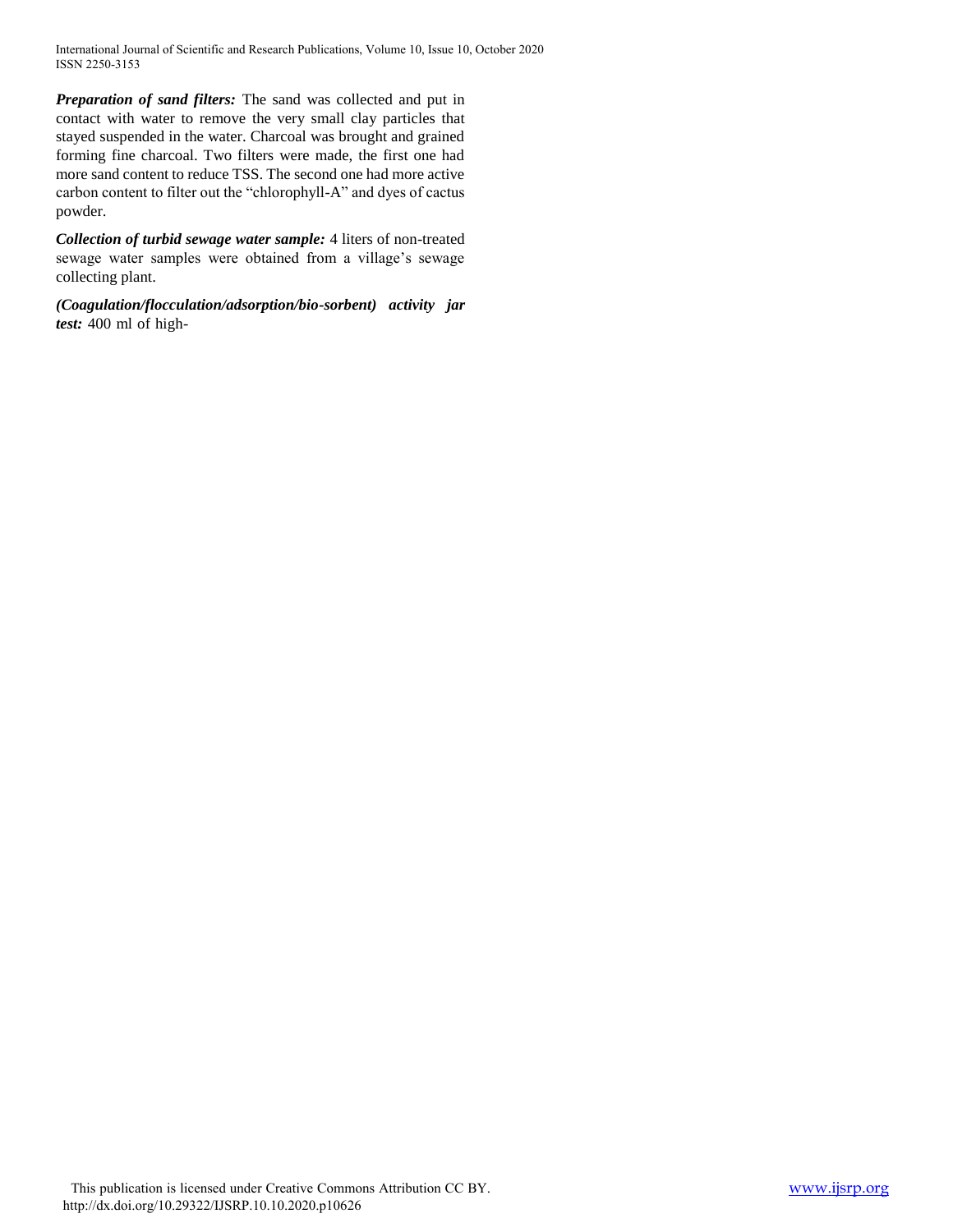

Figure 2: the collected flocs from ~3-liter sample of sewage water.



Figure 3: the effect of adding OFI powder on water pH vs



Figure 4: light microscope images of Bacillus cereus in control sewage water (Left) and bacterial flocs (Right).

Moreover, the functional groups of cactus polysaccharides included carboxyl (COOH—), hydroxyl (OH—) and amino or amine  $(NH_2)$  groups, as well as hydrogen bonds. These functional groups are considered as preferred groups for the flocculation process. $<sup>1</sup>$ </sup>

*Bio-coagulant dosages effect:* The increment in removal of turbidity by the increment of the dosage is due to increment of active site of the cactus powder. As the cactus powder dosage was increased, the final pH values of the water sample were relatively unaffected. This means that the cactus powder has no significant effect on the pH with the increment of the dosage unlike alum (as illustrated by figure 3).

*Coagulation mechanism:* Most of the plant-based organic coagulants predominantly function on adsorption and interparticle bridging mechanism of coagulation. Our results have supported the hypothesis of adsorption facilitated by inter-particle bridging mechanism where particle destabilization takes place in the adsorption of colloidal particles onto the main chain and side chains of polysaccharides of OFI and forming the bridge in terms of complexes of particle-polysaccharide-particle<sup>2</sup>. Adsorption may take place through dipole-dipole interactions and hydrogen bonding. Due to high molecular weight of polysaccharides, their

long chains may stretch into the medium and can adsorb the larger number of pollutants.

The natural electrolytes of mucilage of OFI, specifically divalent ions such as  $Ca^{+2}$  and  $Mg^{+2}$ , have a synergistic effect on coagulation by enhancing the complex formation. The full mechanism is illustrated in figure 5.

*Comparison between bio-coagulant and alum:* As Alum is widely used as a chemical coagulant for water treatment, it was compared with cactus coagulant for treatment of wastewater. Although alum had relatively better turbidity-removal efficiency compared to cactus coagulant, the pH of treated water was much lower in case of Alum. The flocs formed using alum were nearly spherical in shape unlike the thread structured flocs formed by biocoagulant. The floc size was small in case of alum generating the sludge of poor settling properties whereas the sludge formed by OFI was more compact with bigger flocs. It was also observed that in case of OFI, the sludge stayed compact even after creating the disturbance in water and separated from water easily.

*Sand filters and the activated charcoal:* The sand filter is used after the water is exposed to screening to get rid of some of the relatively large suspended solids. Activated charcoal is used in the sand filter since it has a large surface area and have tendency to adsorb heavy metal ions. The treated water by cactus is passed

 $1$  Credit of this hypothesis goes to [7].

<sup>2</sup> Credit of this mechanism goes to [7].

[This publication is licensed under Creative Common](http://dx.doi.org/10.29322/IJSRP.X.X.2018.pXXXX)s Attribution CC BY. http://dx.doi.org/10.29322/IJSRP.10.10.2020.p10626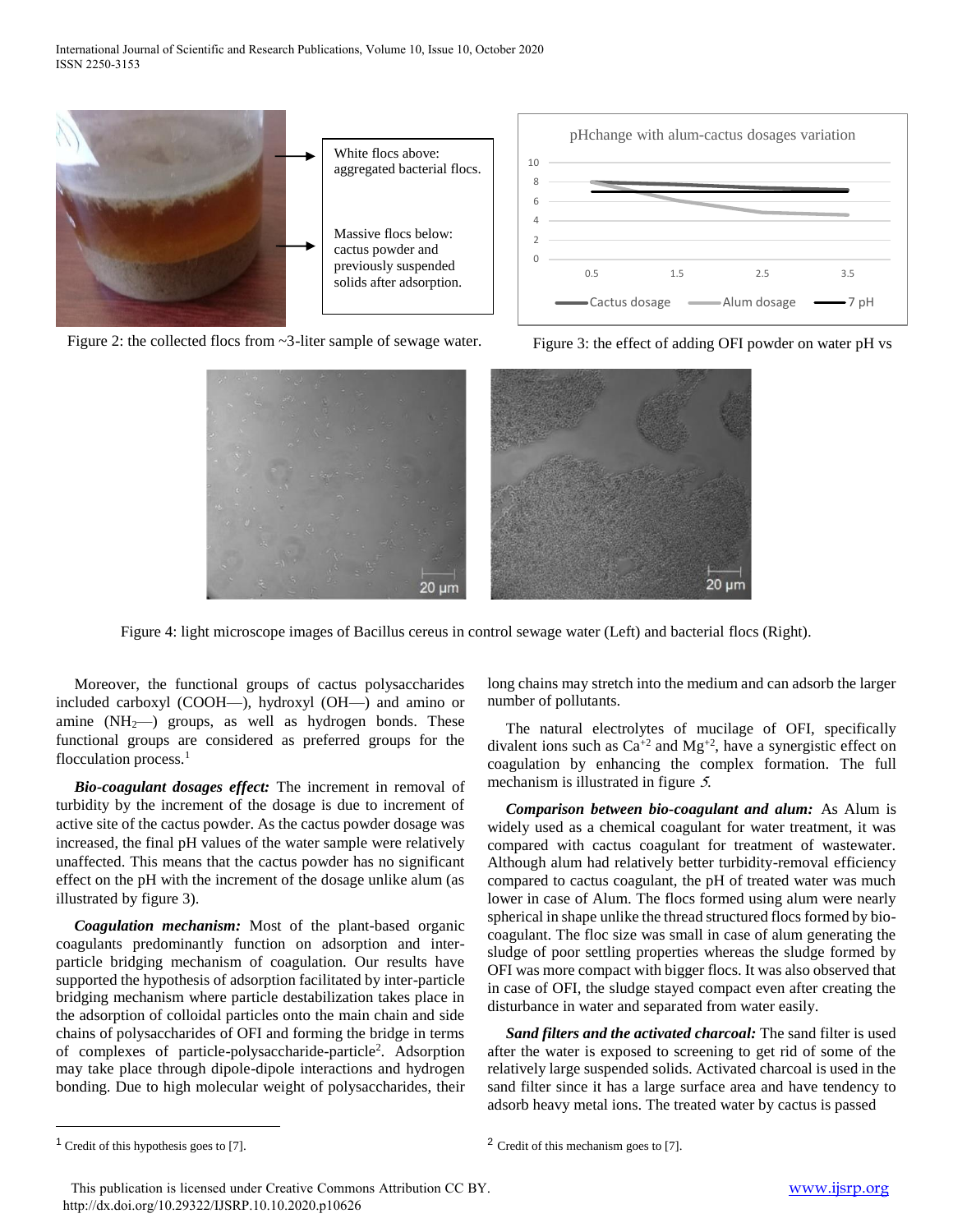International Journal of Scientific and Research Publications, Volume 10, Issue 10, October 2020 ISSN 2250-3153



Figure 5: the supposed inter-particle bridging mechanism. Credit to  $[7]$  Figure 6: polysaccharides of mucilage with its anti-turbid

again over activated carbon to adsorb the chlorophyll-A dye present in the water.

## **V. CONCLUSION**

Considering the discussed investigation, it is obvious that cactus has high potential for water treatment. It has high removal efficiencies for the contaminants of wastewater. It has no unfavourable effects on water during the treatment process. It has a negligible cost compared to the cost of chemical coagulants like Alum and Ferric Chloride; additionally, these chemical coagulants do not have the same potential as natural OFI powder. The first sand filter removed relatively large-sized particles and the second sand filter reduced "Chlorophyll-A" content. The cactus optimized the pH, COD, BOD, TSS, turbidity, heavy metal ions and bacteria presence in the water. Ultimately, clean sterile water suitable for agriculture was obtained.

## **VI. RECOMMENDATIONS**

It is recommended for further investigation that:

- 1) Trying to combine other coagulants, instead of Alum, with cactus powder to obtain even better results in turbidity removal putting into consideration their effect on water characteristics and the pollutants removal.
- 2) When the project is applied on a large scale, it is preferred to dry the cactus to obtain the powder by subjecting the cactus (after peeling) to sunlight for about two weeks. This is much more cost-effective than drying cactus in the oven.
- 3) It is recommended to use pure cactus mucilage extracted with special type of centrifuge, the cactus will be peeled and mashed then it will be put in centrifuge machine which have very small pores that allows the mucilage liquid particles to pass without the other solid molecules, this mucilage should



effect. Credit to [7]

give better results as it will be pure extraction of polysaccharides and ions.

## **VII. REFERENCES**

1: Buttice, A., & Alcantar, N. (2014). Sediment Removal with the Opuntia ficus-indica Cactus: A Water Purification Method for Communities in Latin America. Comprehensive Water Quality and Purification, 98-103. doi:10.1016/b978-0-12-382182- 9.00007-4

2: Beyene, H. D., Hailegebrial, T. D., & Dirersa, W. B. (2016). Investigation of Coagulation Activity of Cactus Powder in Water Treatment. Journal of Applied Chemistry, 2016, 1-9. doi:10.1155/2016/7815903

3: Matsuhiro, B., Lillo, L. E., Sáenz, C., Urzúa, C. C., & Zárate, O. (2006). Chemical characterization of the mucilage from fruits of Opuntia ficus indica. Carbohydrate Polymers, 63(2), 263-267. doi:10.1016/j.carbpol.2005.08.062

4: Fedala, N., Lounici, H., Drouiche, N., Mameri, N., & Drouiche, M. (2015). RETRACTED: Physical parameters affecting coagulation of turbid water with Opuntia ficus-indica cactus. Ecological Engineering, 77, 33-36. doi:10.1016/j.ecoleng.2015.01.007

5: Vishali, S., & Karthikeyan, R. (2014). Cactus opuntia(ficusindica): An eco-friendly alternative coagulant in the treatment of paint effluent. Desalination and Water Treatment, 56(6), 1489- 1497. doi:10.1080/19443994.2014.945487

6: Zhang, J., Zhang, F., Luo, Y., & Yang, H. (2006). A preliminary study on cactus as coagulant in water treatment. Process Biochemistry, 41(3), 730- 733. doi:10.1016/j.procbio.2005.08.016

7: Choudhary, M., Ray, M. B., & Neogi, S. (2018). Evaluation of the potential application of cactus (Opuntia ficus-indica) as a biocoagulant for pre-treatment of oil sands process-affected water.